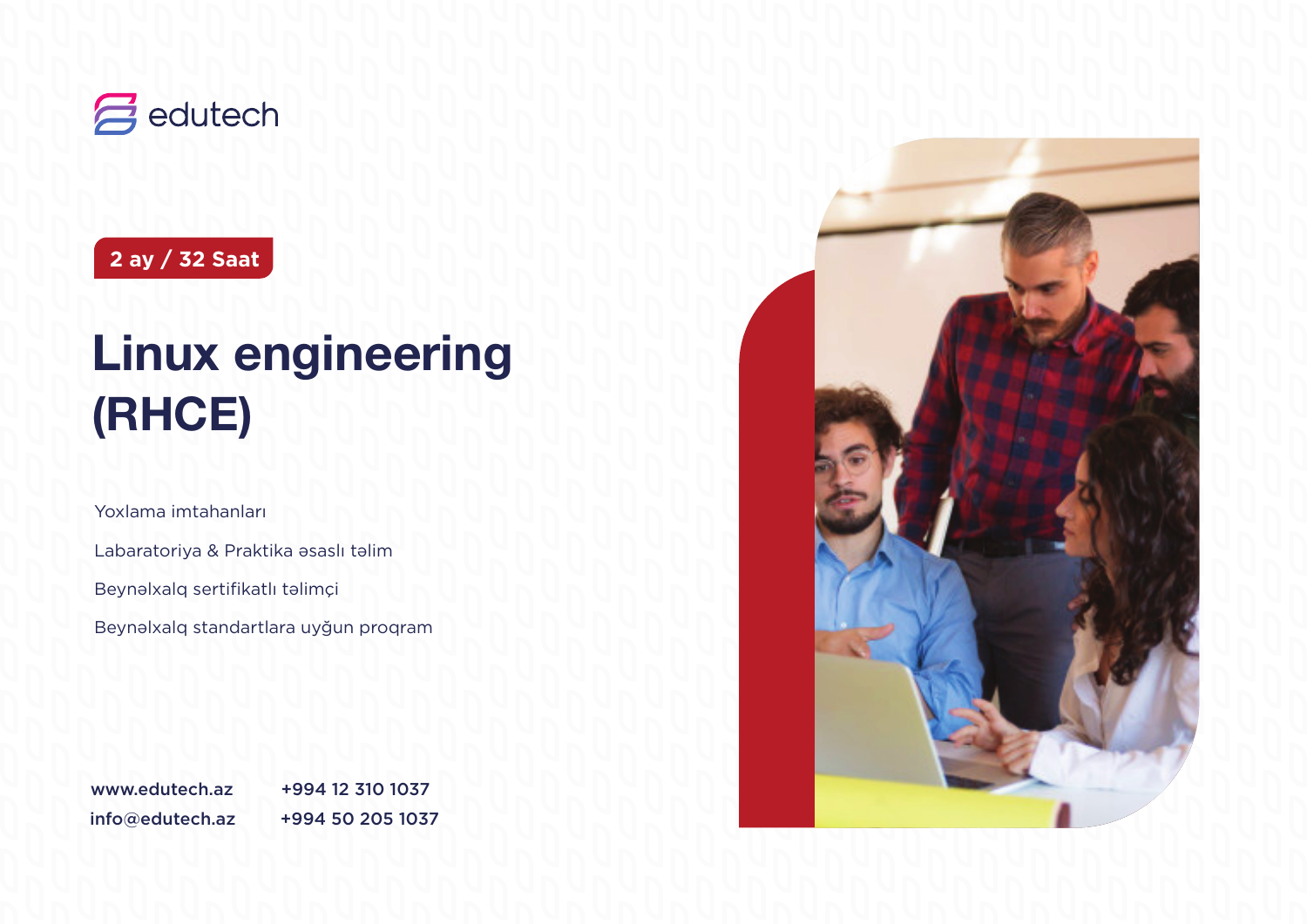## **PROQRAM**

### **Module 1. Introduction to Ansible:**

### **Lesson 1 - Installing Ansible**

- Understanding Ansible
- Host Requirements
- Installing Ansible on the Control Node
- Preparing Managed Nodes
- Verifying Ansible Installation
- Lab: Installing Ansible
- Lab Solution

### **Lesson 2 - Setting up a Managed Environment**

- Setting up Static Inventory
	- Understanding Dynamic Inventory
	- Understanding Ansible Configuration Files
	- Managing Ansible Configuration Files
- Lab: Setting up an Ansible Managed Environment
- Lab Solution

### **Lesson 3 - Using Ad Hoc Commands**

- Using Ad Hoc Commands
- Understanding Ansible Modules
- Using ansible-doc to get Module Documentation
- Introduction Essential Ansible Modules

Lab: Using Ad Hoc Command

Lab Solution

### **Lesson 4 - Getting Started with Playbooks**

- Using YAML to Write Playbooks
- Verifying Playbook Syntax
- Writing Multiple-Play Playbooks

Lab: Getting Started with Playbooks

### Lab Solution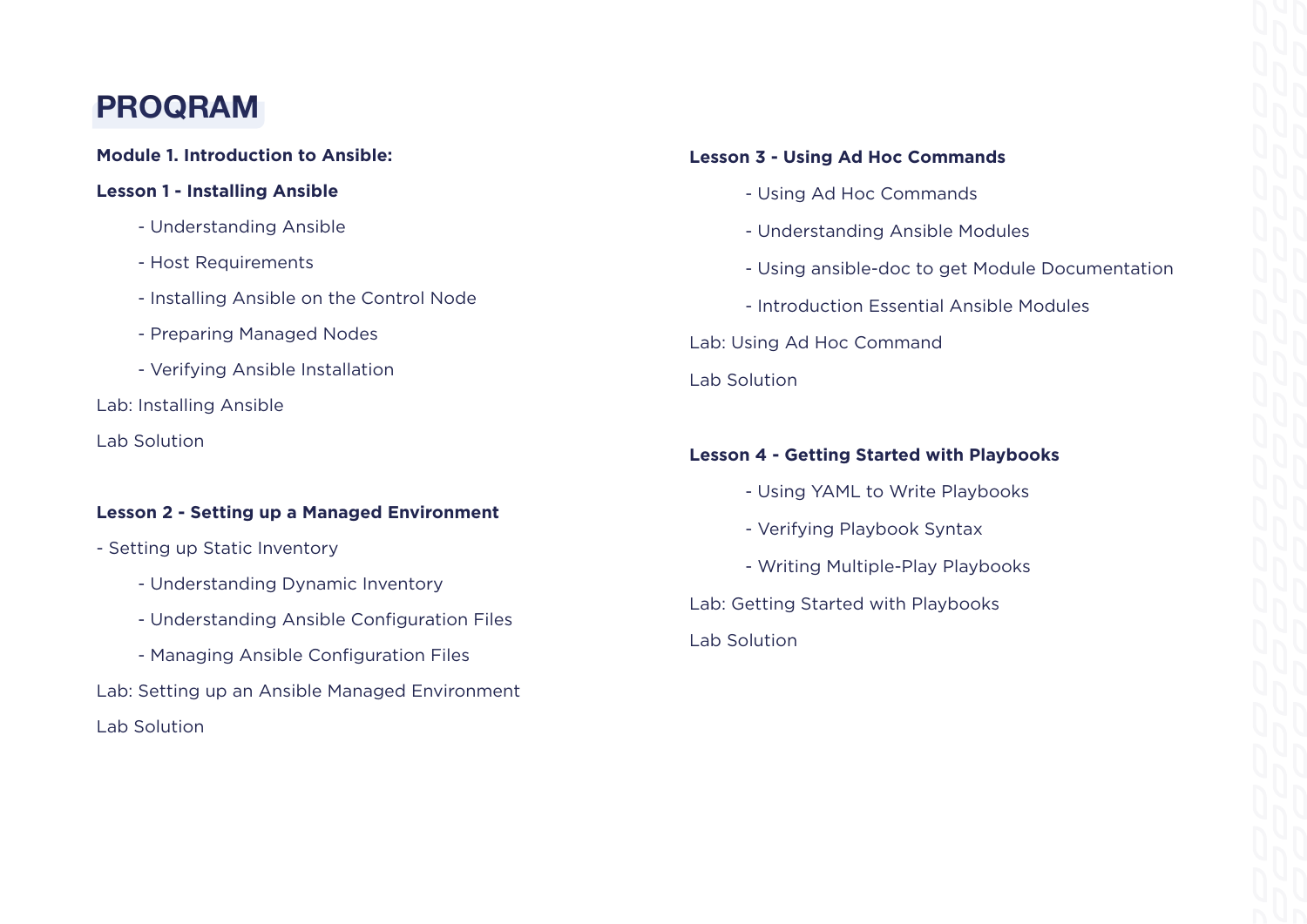### **Lesson 5 - Working with Variables and Facts**

- Understanding Variables
- Using Variables
- Understanding Variable Precedence
- Managing Host Variables
- Using Multi-valued Variables
- Using Ansible Vault
- Working with Facts
- Creating Custom Facts

Lab: Working with Variables and Facts

Lab Solution

### **Module 2. Using Advanced Ansible solution:**

### **Lesson 6 - Using Task Control**

- Using Loops and Items
- Using Register Variables with Loops
- Using when to Run Tasks Conditionally
- Testing Multiple Conditions
- Using Handlers
- Using Blocks
- Dealing with Failures
- Lab: Using Task Control
- Lab Solution

### **Lesson 7 - Deploying Files**

- Using Modules to Manipulate Files
- Managing SELinux File Content
- Using Jinja2 Templates
- Using Control Structures in Jinja2
- Lab: Deploying Files with Templates Lab Solution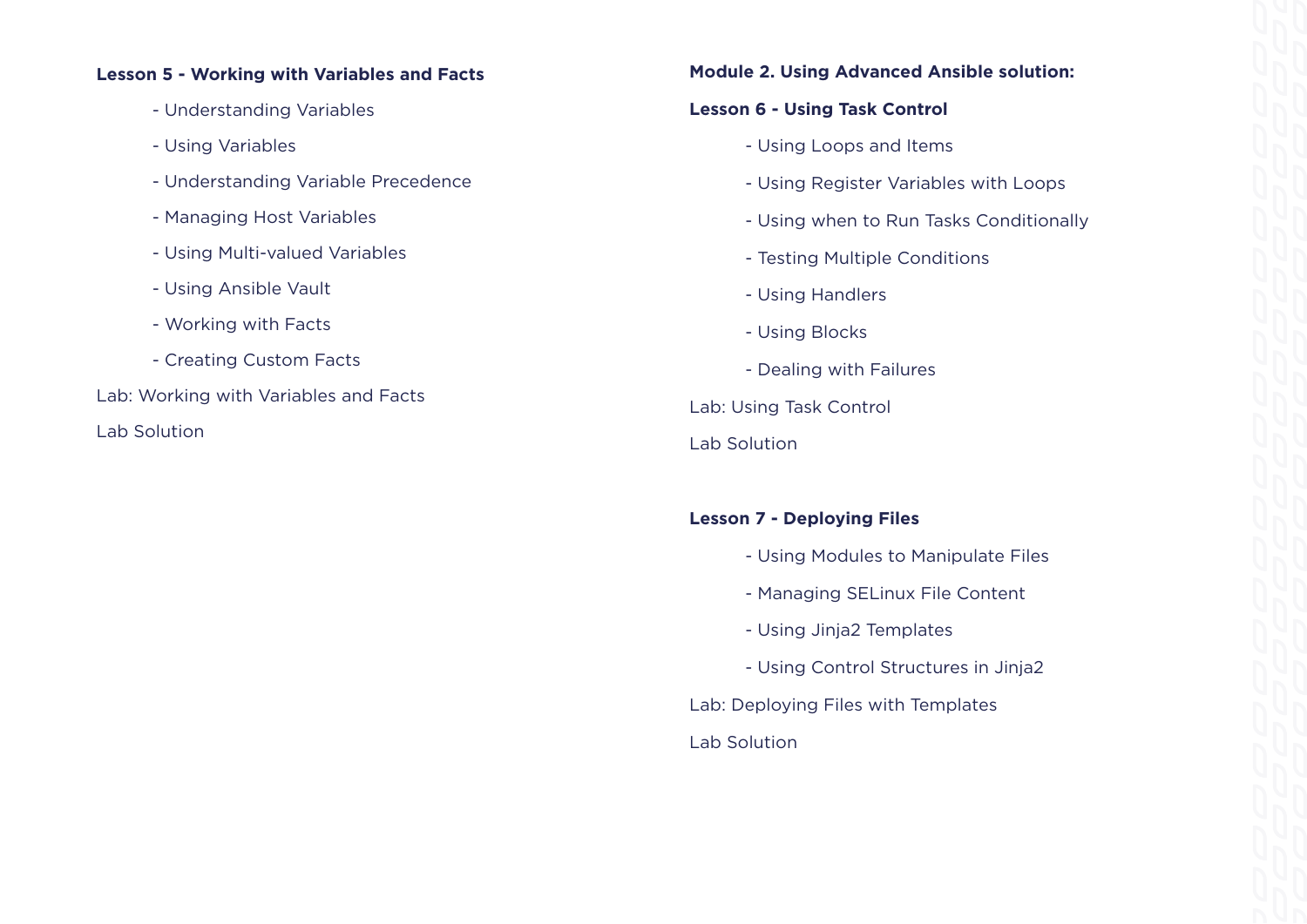### **Lesson 8 - Using Ansible Roles**

- Understanding Directory Structure Best Practices
- Understanding Ansible Roles
- Using Ansible Galaxy for Standard Roles
- Using the Ansible Galaxy Command Line Tools
- Creating Custom Roles
- Managing Order of Execution
- Understanding RHEL System Roles
- Lab: Using Ansible Roles

Lab Solution

### **Lesson 9 - Using Rhel System Roles**

- Understanding RHEL system Roles
- Installing RHEL System Roles
- Using the RHEL SELinux System Role
- Using the RHEL TimeSync System Role

Lab: Using RHEL System Roles

Lab Solution

### **Lesson 10 - Using Ansible in Large Environment**

- Managing Inventory
- Addressing Host Patterns
- Configuring Parallelism
- Organizing Directory Structure

Lab: Using Ansible in Large Environments Lab Solution

### **Lesson 11 - Troubleshooting Ansible**

- Managing Ansible Logs
- Using the Debug Module
- Using Check Mode
- Using Modules for Troubleshooting and Testing
- Troubleshooting Connection Issues
- Analyzing Playbooks Errors
- Avoiding Errors in Playbooks Best Practices
- Lab: Troubleshooting Ansible
- Lab Solution